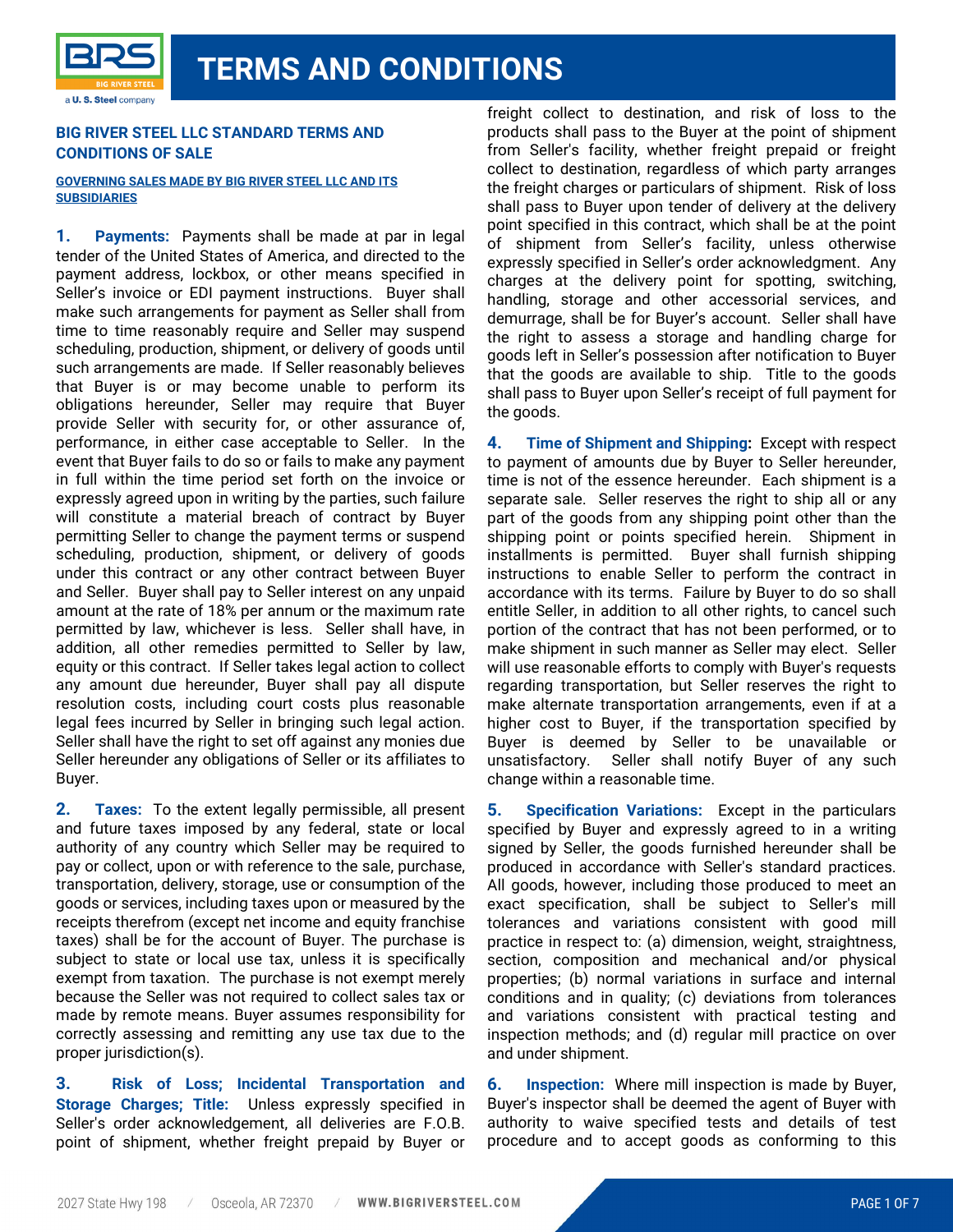contract with respect to all characteristics of such goods for which such inspection is made. In all cases Buyer shall conduct a timely inspection of the goods upon receipt or within a commercially reasonable time and manner not to exceed fifteen (15) days from such receipt. Buyer's use of the goods in its production operations shall be deemed an acceptance of the goods involved as conforming to this contract unless Buyer provides Seller written notice of rejection or of a non-conformity respecting such goods prior to or concurrent with Buyer's use thereof. Buyer's inspection or failure to inspect shall not delay payment.

**7. Force Majeure, Allocation of Production:** In the event either party's performance hereunder is delayed or made impossible or commercially impracticable due to causes including fire, explosion, war, pandemic, epidemic, terrorism, strike or other differences with workers, shortage of energy sources, facility, material or labor, delay in or lack of transportation, temporary or permanent plant shutdown, breakdown or accident, compliance with or other action taken to carry out the intent or purpose of any law, regulation, or other requirement of any governmental authority, or any cause beyond that party's reasonable control (each, a "force majeure" event), that party shall have such additional time in which to perform this contract as may be reasonably necessary under the circumstances. However, the obligation of Buyer to pay for goods delivered is never suspended or delayed. In addition, if due to a force majeure event or any other cause, Seller is unable to produce sufficient goods to meet all demands from customers and internal uses, Seller shall have the right to allocate production among its customers and plants in any manner which Seller may determine, acting reasonably. This Section 7 is to be applied in conjunction with UCC Section 2-615, Excuse by Failure of Presupposed Conditions, in the case of domestic U.S. sales; provided, however, that in the event of a conflict, this Section 7 shall govern.

**8. Patent Indemnity:** Seller shall indemnify Buyer for: (a) all direct and actual damages recovered from Buyer by a third party in a legal action for infringement of a U. S. patent claim covering goods furnished hereunder, on condition that Buyer promptly notifies Seller of the alleged infringement, affords Seller the opportunity to assume defense thereof, and cooperates with Seller in defense of the action and in any feasible mitigation of damages; and (b) Buyer's directly and reasonably incurred expenses in defending such legal action if, after such notice and opportunity given by Buyer, Seller elects not to assume such defense, provided that such election by Seller shall not otherwise affect Buyer's aforesaid obligations. In like manner, Buyer shall indemnify Seller, and Seller's indemnity of Buyer hereunder shall not apply, with respect to a claim arising out of Seller's compliance with special designs or specifications furnished by Buyer, now or hereafter forming a part of this contract, or with other written instructions given by Buyer for the purpose of directing the manner in which Seller shall perform this contract. In no event shall either party have any liability hereunder for indirect or

consequential losses or damages suffered, or other expenses incurred, by the other party hereto or any third party by reason of any patent infringement claim.

**9. Warranty; Disclaimers:** SELLER WARRANTS THAT THE GOODS FURNISHED HEREUNDER WILL BE FURNISHED IN ACCORDANCE WITH THE SPECIFICATIONS SET FORTH OR INCORPORATED BY EXPRESS REFERENCE ON THE FACE OF ANY OFFER, ACCEPTANCE OR ORDER ACKNOWLEDGEMENT (AS THE CASE MAY BE) ISSUED BY SELLER THAT INCORPORATES THESE STANDARD TERMS AND CONDITIONS OF SALE BY REFERENCE. HOWEVER, NO WARRANTY OF FITNESS FOR ANY PARTICULAR PURPOSE NOR ANY OTHER REPRESENTATION OR WARRANTY, WHETHER EXPRESS OR IMPLIED, IS MADE RESPECTING SAID GOODS, OR THE PRODUCTION THEREOF AND THERE ARE NO WARRANTIES WHICH EXTEND BEYOND THE AFOREMENTIONED WARRANTY WITH RESPECT TO SPECIFICATIONS SET FORTH OR INCORPORATED BY EXPRESS REFERENCE ON THE FACE OF ANY OFFER, ACCEPTANCE OR ORDER ACKNOWLEDGEMENT (AS THE CASE MAY BE) ISSUED BY SELLER THAT INCORPORATES THESE STANDARD TERMS AND CONDITIONS OF SALE BY EXPRESS REFERENCE. ANY TECHNICAL ADVICE PROVIDED BY SELLER WITH RESPECT TO THE USE OF GOODS SOLD HEREUNDER SHALL BE FOR INFORMATIONAL PURPOSES ONLY, AND SELLER MAKES NO REPRESENTATION OR WARRANTY NOR ASSUMES ANY OBLIGATION OR LIABILITY FOR ANY SUCH ADVICE. NOTWITHSTANDING ANYTHING TO THE CONTRARY, NO REPRESENTATION OR WARRANTY WHATSOEVER IS PROVIDED WITH RESPECT TO ANY GOODS SOLD ON AN 'AS IS' BASIS OR WITH RESPECT TO MATERIALS COMMONLY KNOWN AS 'NONPRIME', 'SECONDARY' OR 'DECLASSED' MATERIALS.

**10. Limitation of Remedies; Indemnification:** Seller will replace, at the delivery point specified herein, any goods furnished hereunder that are confirmed by Seller to be defective or otherwise fail to conform to Seller's warranty or this contract, or, at Seller's option, Seller will repay the price paid for such goods plus any transportation charges paid by Buyer in addition to such price and less any scrap value realized by Buyer for such goods. Any and all transit related claims, including, without limitation, claims for goods damaged during transit, must be made in writing, promptly, and in no event later than fifteen (15) days following delivery of the goods to Buyer or all such claims shall be deemed waived. Notwithstanding the foregoing, in no event shall Seller be liable for any transit related claims, including claims for goods damaged during transit, that arise from events occurring after the transfer of risk of loss to Buyer upon tender of delivery at the delivery point specified in this contract. Any and all claims related to rust must be made, in writing, promptly, and in no event later than thirty (30) days following (a) delivery of the goods to Buyer or (b) with respect to consigned goods only, the first day in which such goods are consigned, or all such claims shall be deemed waived. Notwithstanding the foregoing, no claims related to rust shall be permitted if such claim is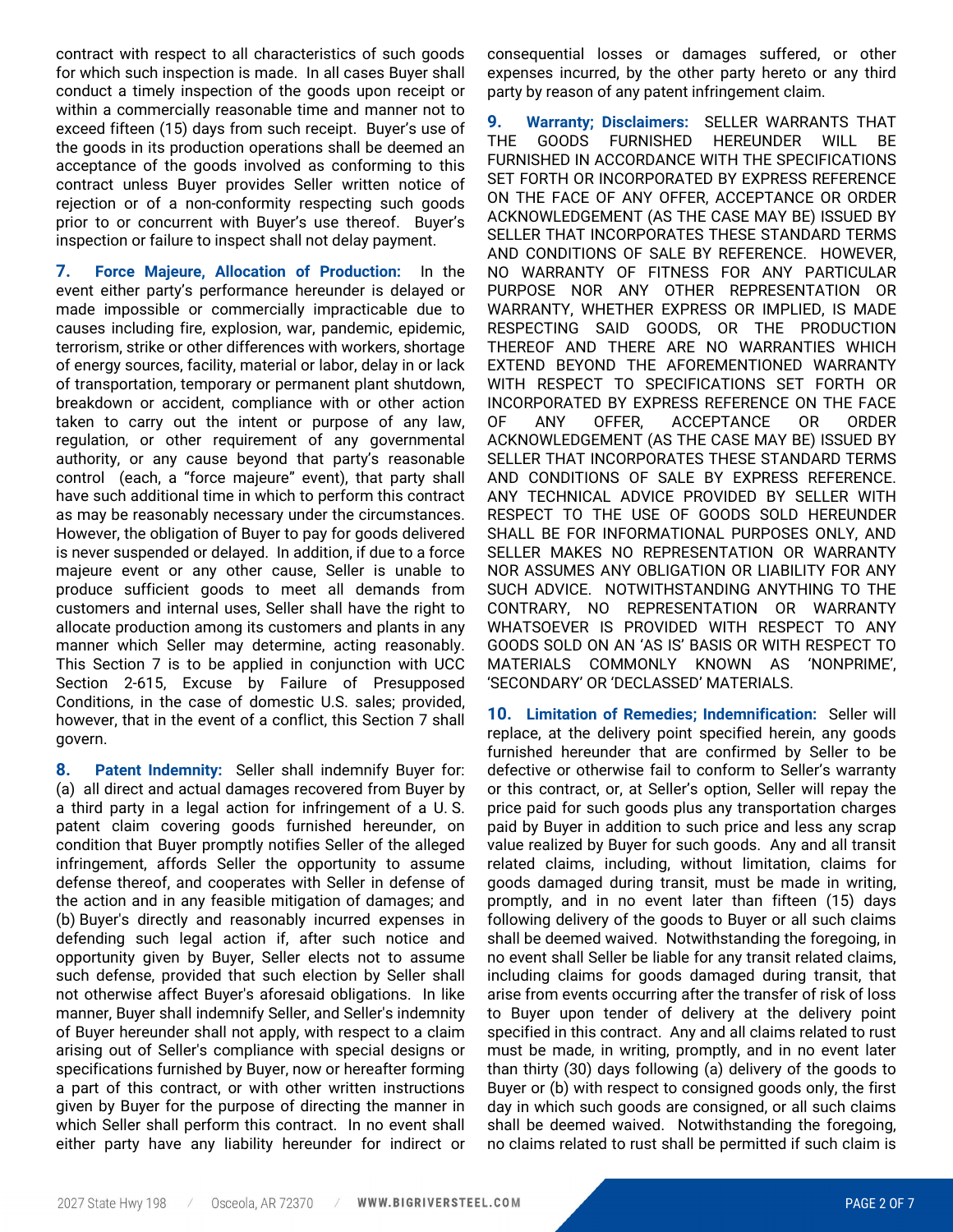not permitted for such good under Seller's claims policy. All other claims for damaged or non-conforming goods or shortage of goods must be made, in writing, promptly, and in no event later than one hundred eighty (180) days following shipment of the goods by Seller or all such claims shall be deemed waived. Buyer shall set aside, protect, and hold such goods without further processing until Seller has an opportunity to inspect and advise of the disposition, if any, to be made of such goods. In no event shall any goods be returned, reworked, or scrapped by Buyer without the express written authorization of Seller. Buyer's exclusive remedies with respect to any goods furnished by Seller hereunder that are found to be defective or otherwise not in conformity with Seller's warranty or this contract shall be limited exclusively to the right to replacement thereof or, at Seller's option, to repayment of the price, as above provided. Seller's maximum liability for any other breach of this contract shall be limited to the difference between the delivered price of the goods covered hereby and the market price of such goods at Buyer's destination at the time of such breach. IN NO EVENT SHALL SELLER BE LIABLE FOR PERSONAL INJURY, PROPERTY DAMAGE, LOSS OF PROFIT, DELAY, OR ANY SPECIAL, EXEMPLARY, INDIRECT, INCIDENTAL OR CONSEQUENTIAL DAMAGES WHETHER ARISING FROM CONTRACT, BREACH OF CONTRACT, TORT, SELLER'S NEGLIGENCE, STRICT LIABILITY, OR ANY EXPRESS OR IMPLIED WARRANTY, INCLUDING, BUT NOT LIMITED TO, THE IMPLIED WARRANTIES OF MERCHANTABILITY OR FITNESS FOR A PARTICULAR PURPOSE. WITHOUT PREJUDICE TO THE NOTICE REQUIREMENTS FOR SPECIFIC CLAIMS SET FORTH ABOVE, NO CLAIMS OF ANY NATURE, WHETHER BASED ON CONTRACT OR OTHERWISE, MAY BE BROUGHT AGAINST SELLER OR ANY OF ITS AFFILIATES TWELVE (12) MONTHS AFTER THE DELIVERY OF THE GOODS TO BUYER. BUYER SHALL INDEMNIFY SELLER AGAINST ANY LOSS, DAMAGE, SUIT, LIABILITY, OR CLAIM (INCLUDING REASONABLE ATTORNEYS' FEES AND COSTS) CAUSED BY ACTS OR OMISSIONS OF BUYER NOT AUTHORIZED BY THIS CONTRACT OR BY ANY WILLFUL OR NEGLIGENT ACT OR OMISSION OF BUYER.

**11. Exclusive Terms and Conditions; Acceptance; Modification:** These Terms and Conditions of Sale constitute the complete, exclusive and fully integrated statement of terms and conditions between the Buyer and Seller with regard to the matters contained herein. No terms or conditions (whether consistent or inconsistent) other than those stated herein and no agreement or understanding, oral or written, in any way purporting to modify these Terms and Conditions of Sale shall be binding on Seller unless expressly agreed upon by authorized representatives of both Seller and Buyer. In the event of a conflict between these Terms and Conditions of Sale and any purchase order (or other document expressly made a part of this contract) signed by both parties, the terms of the signed document shall prevail. Buyer's placement of an order or release for, or taking delivery of,

any product of Seller that is the subject of this contract shall constitute acceptance of the Seller's offer under these terms and conditions and Seller hereby objects to and rejects any and all additional or different terms proposed by Buyer, whether contained in Buyer's purchase orders, production releases or shipping release forms, or related correspondence or any other documents including emails. All proposals, quotes, request for quotes, purchase orders, negotiations, representations and other communications, if any, made prior and with reference hereto are merged herein.

**12. Conditions Incorporated by Reference:** Any clause required to be included in a contract of this type by any applicable law or regulation shall be deemed to be incorporated herein. Without limiting the generality of the foregoing, to the extent applicable, **Buyer shall abide by the requirements of 41 CFR 60-1.4(a), 60-300.5(a) and 60- 741.5(a). These regulations prohibit discrimination against qualified individuals based on their status as protected veterans or individuals with disabilities, and prohibit discrimination against all individuals based on their race, color, religion, sex, or national origin. Moreover, these regulations require that covered prime contractors and subcontractors take affirmative action to employ and advance in employment individuals without regard to race, color, religion, sex, national origin, protected veteran status or disability**.

**13. Governing Law:** This contract shall be governed by the laws of the State of Arkansas, U.S.A., exclusive of its conflicts of laws rules and of any principles therein that would require the application of The United Nations Convention on Contracts for the International Sale of Goods ("CISG"). CISG shall not apply to this or any other agreement between the parties. Seller and Buyer each irrevocably agrees that any legal proceeding seeking the enforcement or interpretation of this contract shall be brought in the state or federal courts located in Little Rock, Arkansas, U.S.A. Each Party hereby irrevocably submits itself to the jurisdiction of any such courts, and waives any objection it may now or hereafter have to the placing of venue in any such courts and any right to remove any such action or proceeding to another court.

### **14. Export Control and Economic Sanctions Compliance:**

(a) Any sale made pursuant to this contract shall at all times be in strict conformity with all applicable export control laws and regulations, and Buyer represents and warrants that it will comply at all times with all applicable export control regulations. Buyer represents and warrants that it will not make any disposition, by way of transshipment, export, re-export, diversion, or otherwise, of the goods provided by Seller, except as such laws and regulations may expressly permit, with Buyer bearing full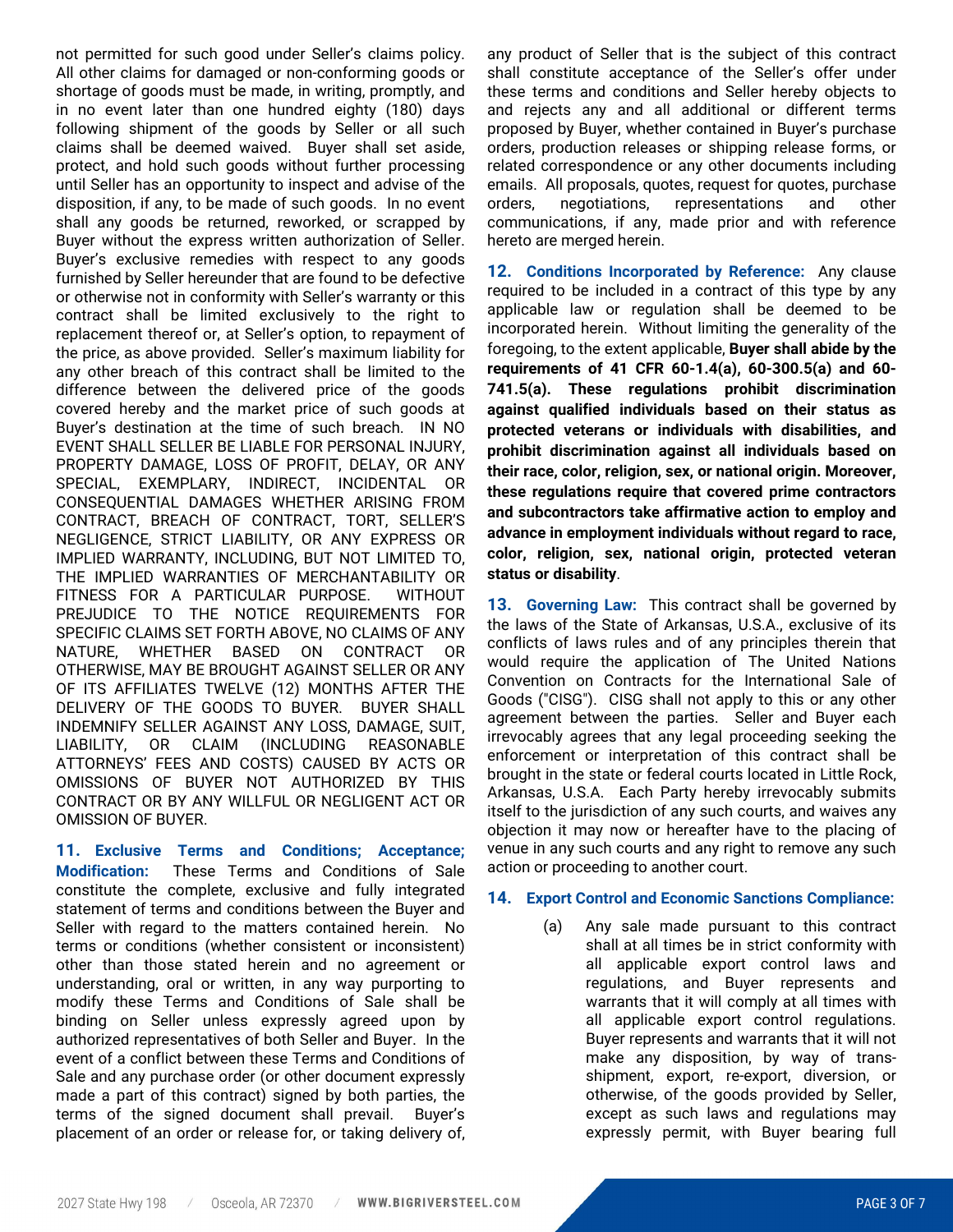responsibility for obtaining any required export licenses or other permits, and that no such disposition or transfer will be made other than to the ultimate country of destination specified in connection with this contract. Buyer will furnish to Seller, upon request, proof that the goods have been entered into, and will remain in, the specified destination country. Buyer further represents and warrants that it will not export, re-export, transfer (in-country), or supply any goods or Seller information to any end-user or for any end-use requiring a specific export license under the U.S. Export Administration Regulations or any other applicable export control regulation.

- (b) Buyer represents and warrants that, with respect to its obligations under this contract and any other agreement with Seller, it is currently in compliance with, and shall remain in compliance with, U.S. economic sanctions, including the laws, regulations, and Executive Orders administered by the U.S. Treasury Department's Office of Foreign Assets Control ("OFAC"), which prohibit, among other things, directly and indirectly doing business with certain countries, territories, entities, and individuals. Buyer further represents and warrants that neither Buyer nor any person having a beneficial interest in Buyer is (i) designated as a sanctioned party pursuant to the abovereferenced authorities, including by being identified on OFAC's Specially Designated Nationals and Blocked Persons List; (ii) located, organized, or resident in a country or territory subject to comprehensive U.S. economic sanctions (as may be changed from time to time, but including Cuba, Iran, North Korea, Syria, and the Crimea region of Ukraine) ("Embargoed Country"); or (iii) a department, agency, instrumentality, or other entity or individual directly or indirectly controlled by or acting on behalf of any individual or entity described in clauses (i)- (ii), including the government of an Embargoed Country (each individual and entity described in clauses (i)-(iii), a "Sanctioned Party").
- (c). Buyer further represents and warrants that none of the goods or services that it is receiving from Seller will be provided directly or indirectly to any Sanctioned Party or will otherwise benefit, involve, require interaction with, or otherwise concern or relate to, in whole or in part, any Sanctioned Party or their assets or products.
- (d) Buyer hereby acknowledges and agrees that Buyer's breach of any of the terms of this Article at any time shall be a material default of this contract.
- (e) Buyer hereby agrees to indemnify, defend, and hold harmless Seller and its officers, directors, and employees from and against any and all claims, demands, damages, costs, penalties, and fines arising in connection with any alleged breach by Buyer or its agents of this Article. Seller may reject, suspend, or cancel any transaction involving a Sanctioned Party without penalty or payment for the rejected, suspended, or cancelled goods or services, and/or cancel or terminate this contract, or any other applicable agreement with Seller, in whole or in part, if it has a good faith basis for believing that Buyer or its agent has violated or intends to violate this Article. Buyer will pay all penalties and damages incurred as a result of its breach of the terms of this Article.
- (f) **Drawback:** Seller reserves to itself the right to drawback of duty paid on materials used in the manufacture of the goods sold hereunder. Buyer agrees to furnish Seller proof of exportation, as well as any other necessary documents, and to cooperate with Seller to facilitate the collection of such drawback.
- (g) THE FOREIGN PRINCIPAL PARTY OF INTEREST (FPPI) IN A ROUTED EXPORT TRANSACTION IS RESPONSIBLE FOR ELECTRONIC EXPORT INFORMATION (EEI) FILING. IF THE BUYER IS A US PARTY IN AN EXPORT TRANSACTION, THAT US BUYER REPLACES BIG RIVER STEEL AS THE USPPI AND IS RESPONSIBLE FOR EEI FILING.

# **15. Anti-Corruption Compliance:**

- For any Buyer that is an end user of Seller's products:
- (a) Buyer hereby represents and warrants that Buyer is aware of and familiar with the provisions of the U.S. Foreign Corrupt Practices Act, as amended ("FCPA"), and its purposes and any other anti-corruption law applicable in a jurisdiction in which Buyer may have conducted or will conduct business and that neither Buyer nor any of its agents or intermediaries engaged in connection with this contract has violated any applicable anti-corruption law. Buyer represents and warrants that it, and each of its directors, officers, and employees, as well as any subcontractors, agents,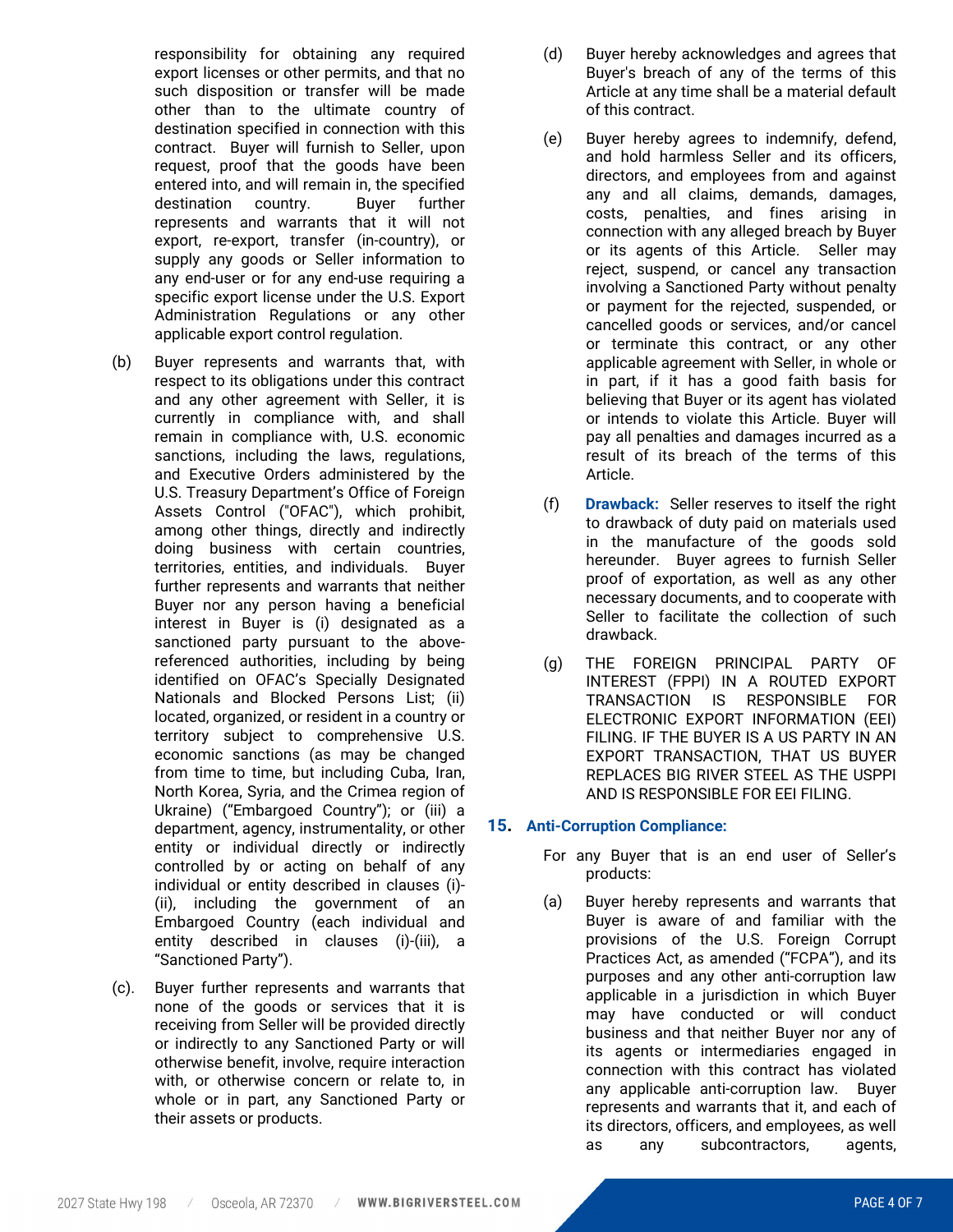representatives, vendors, and any other intermediaries/third parties engaged in connection with this contract, will comply in full with the FCPA and any other applicable anti-corruption laws at all times in connection with this contract.

For any Buyer that is not an end user of Seller's products, such as a sales agent, reseller, or distributor that is selling products on behalf of Seller:

- (a) Buyer hereby represents and warrants to Seller that Buyer is aware of and familiar with the provisions of the U.S. Foreign Corrupt Practices Act, as amended ("FCPA"), and its purposes and any other anticorruption law applicable in a jurisdiction in which Buyer may have conducted or will conduct business and that neither Buyer nor any of its agents or intermediaries that will be engaged in connection with this contract has violated any applicable anti-corruption law. In connection with the goods and/or services that are the subject of this contract, Buyer represents and warrants that it, and each of its directors, officers, and employees, as well as any subcontractors, agents, representatives, vendors, and any other intermediaries/third parties that it engages pursuant to this contract, will comply in full with the FCPA and any other applicable anti-corruption laws.
- (b) Buyer hereby represents and warrants that it has not given and will not give, offer, or promise, directly or indirectly, money or any other thing of value to a Government Official, or to any other individual or entity under circumstances that would cause Buyer to know or have reason to know that all or any portion of such money or thing of value has been or will be offered to any Government Official, for the purpose of inducing the Government Official to do any act or make any decision in his official capacity or use his influence with a government or instrumentality thereof in order to affect any act or decision of such government or instrumentality or to assist Buyer or Seller in obtaining or retaining any business or securing any other improper advantage.
- (c) For purposes of this contract, a "Government Official" is (a) an officer, employee, or any person acting in an official capacity for or on behalf of a government, including its departments, agencies, instrumentalities, quasi- or partially-government owned or controlled entities, or recently privatized government entities; (b) an officer or

employee of an international organization (e.g., World Bank, United Nations); (c) an officer or employee of a political party or any party official, or a candidate for political office; (d) a member of the royal or ruling family of a country; or (e) any individual who is a principal or senior manager of, or who has an immediate family or close personal relationship or business ties with, any of the foregoing individuals or entities.

- (d) Buyer hereby represents and warrants to Seller that Buyer has not given, offered, or promised, and will not give, offer, or promise, directly or indirectly, money or any other thing of value to any commercial individual or entity intended to cause the recipient to do something favoring Buyer or Seller or to refrain from doing something disadvantaging Buyer or Seller, or otherwise intended to gain Buyer or Seller an illicit advantage in a commercial transaction.
- (e) Buyer and its directors, officers, employees, subcontractors, agents, representatives, vendors, and any other third parties that it engages in connection with this contract will not provide to Government Officials, in connection with or on behalf of Seller, (a) any facilitation payments or (b) charitable and/or political contributions. Buyer will obtain advance written permission from Seller before providing or paying for any gifts, entertainment, or travel for Government Officials in connection with the goods and/or services that are the subject of this contract, other than nominal and customary items that are permissible under local law (i.e., a Sellerlogo coffee mug).
- (f) At Seller's discretion, Seller may provide anticorruption training to Buyer, which will be completed within a reasonable period of time and, in any event, generally prior to beginning performance.
- (g) Neither Buyer nor any of its directors, officers, employees, subcontractors, agents, representatives, vendors, or any other third parties that it may engage in connection with this contract is a Government Official or has a family relationship with any Government Official in the jurisdictions in which it or they will conduct business relating to the goods and/or services that are the subject of this contract, except as disclosed to, and agreed to in writing by, Seller.
- (h) If, during the course of the contract, Buyer learns that it or any of its directors, officers, employees, subcontractors, agents, representatives, vendors, or any other third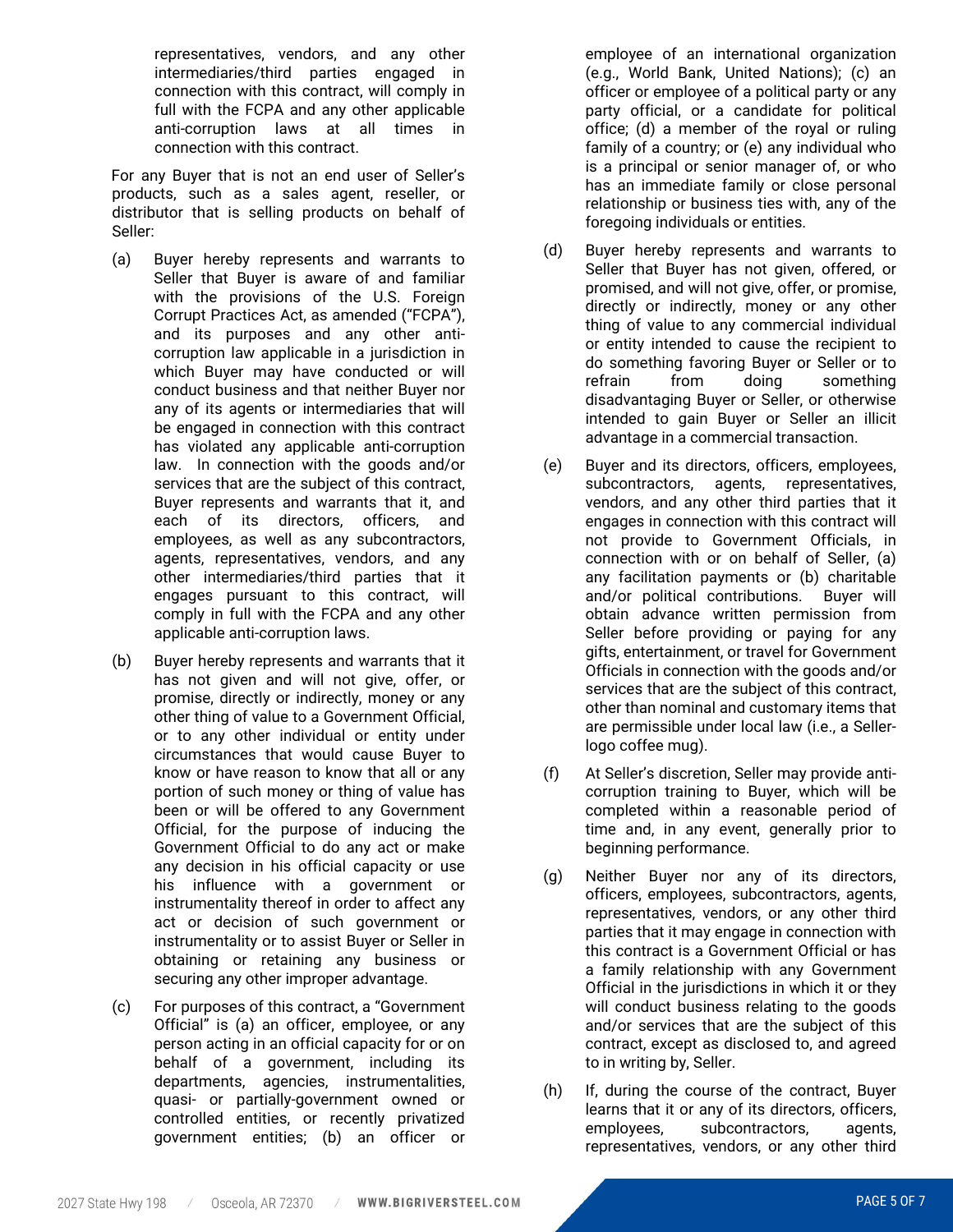parties that it engages in connection with this contract will become a Government Official or an agent, representative or consultant to a Government Official, Buyer will promptly disclose this to Seller in writing and will ensure that the contract and continued performance thereunder remains in compliance with U.S. and local law.

- (i) Without Seller's prior written approval, neither Buyer nor any of its directors, officers, employees, subcontractors, agents, representatives, vendors, nor any other third parties that it engages will engage any other person in connection with the goods and/or services that are the subject of this contract or make any commitments on behalf of Seller to a government, government-owned or government-controlled entity or a Government Official. Buyer shall keep Seller closely advised of all communications and contacts with Government Officials made on behalf of Seller in connection with the goods and/or services that are the subject of this contract.
- (j) Buyer agrees that it will, at the request of Seller and at least annually, certify the continuing accuracy of the anti-corruption representations and warranties set forth in this contract. Buyer further agrees that, should it learn of information regarding any possible violation of laws and regulations in connection with the transactions that are the subject of this contract. Buver will immediately advise Seller of such knowledge or suspicion. Buyer further agrees that it will cooperate in any resulting investigation by Seller or its agents.
- (k) Buyer agrees that it shall maintain, in accurate and complete order, all books and records (whether in printed, electronic, or other format) associated with the services and transactions contemplated by this contract. Such books and records shall include, without limitation, records relating to any (i) gifts, entertainment, or travel for Government Officials and potential customers and (ii) business, financial or other transactions between Buyer and Government Officials and potential customers. Such books and records, and all other books and records of Buyer relating to the contract, shall be open to inspection and audit by representatives of Seller during reasonable business hours during the life of the contract and for a period of seven (7) years thereafter. Any failure by Buyer to cooperate fully in making available all books and records covered by an audit request

pursuant to this contract, so as to permit a timely and complete inspection and audit thereof, shall constitute a material breach of the contract.

(l) Termination: Seller may terminate this contract immediately by written notice for cause in the event that (i) Seller forms a reasonable, good faith belief that Buyer or one of its directors, officers, employees, subcontractors, agents, representatives, vendors, or any other third parties that it engages in connection with the goods and/or services that are the subject of this contract has engaged in conduct in violation of this contract or applicable anti-corruption laws in connection with this contract; or (ii) the continuation of this contract would violate any applicable anti-corruption laws. In the event of such termination, all existing contractual obligations (including further compensation) may be declared null and void by Seller, and all offers outstanding at the time of termination shall be deemed rescinded.

**16. Language:** The English language version of this document will control in the event of any disagreement over any translation.

**17. Waiver:** Waiver by Seller of any breach of these provisions shall not be construed as a waiver of any other breach.

# **18. Assignment; Source of Production:**

- (a) Buyer shall not assign its rights or obligations hereunder or under any contract with Seller, without the prior written consent of Seller, which consent shall not be unreasonably withheld or delayed. Any attempted assignment in contravention of the foregoing shall be void.
- (b) Subject to compliance with Buyer's applicable product quality, specifications and delivery requirements hereunder, Seller reserves the right to source production of the goods supplied hereunder from any facilities located in North America which are owned directly by any entity controlling, controlled by or under common control with Seller. Seller shall have no responsibility for meeting Buyer's country-of-origin product content requirements (if any) unless Seller is apprised in writing of such requirements at the time Buyer places its order with Seller, or in the case of standing orders, at or before the latest time Buyer may issue a release in accordance with Seller's production scheduling requirements.